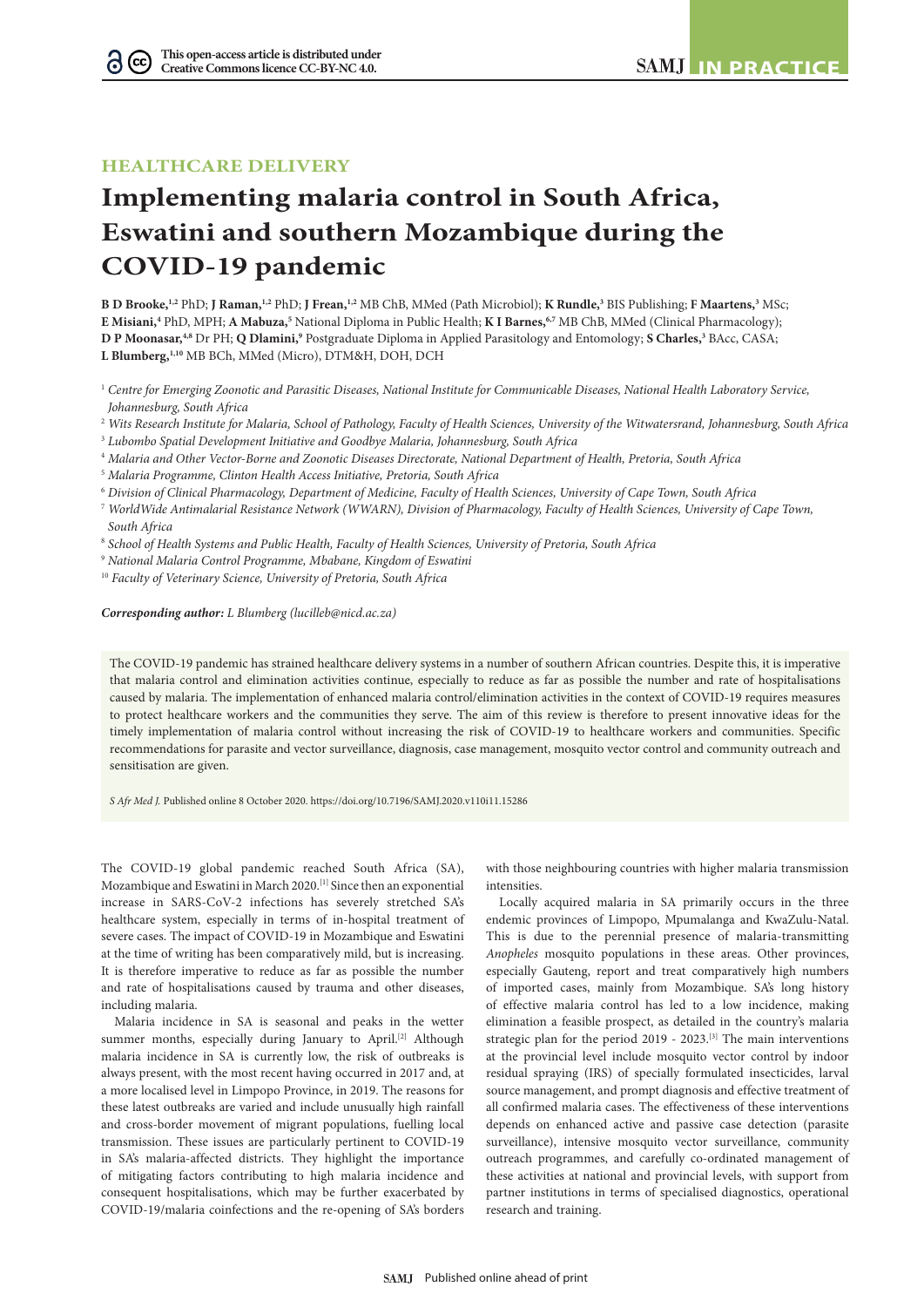Malaria incidence in the Kingdom of Eswatini is low and the country is therefore in a strong position to eliminate malaria in the near future.<sup>[4]</sup> As most cases in Eswatini are imported, with very little local transmission, case-based surveillance has been substantially strengthened under the MOSASWA cross-border initiative. MOSASWA (Mozambique, South Africa and Eswatini) is a sub-regional collaborative initiative based on evidence that malaria is a regional problem in southern Africa. These three countries are working collaboratively to move SA and Eswatini to elimination and southern Mozambique to pre-elimination, with MOSASWA supporting catalytic activities at sub-regional and in-country transmission areas.<sup>[5]</sup>

Mozambique is holoendemic for malaria and accounts for 46% of the malaria burden in southern Africa, averaging 9.3 million cases per year.<sup>[6,7]</sup> A regional malaria elimination initiative, supported by Goodbye Malaria, the Global Fund for HIV, Tuberculosis and Malaria, the governments of Mozambique, SA and Eswatini (MOSASWA), the Bill and Melinda Gates Foundation and private sector partners, and implemented by the Lubombo Spatial Development Initiative 2, is currently operational. The core intervention of this initiative is IRS in Maputo, Gaza and Inhambane provinces of southern Mozambique.

The current COVID-19 pandemic has disrupted regional, national and provincial malaria control programmes in general and has made planning and preparation slower and more complicated. Implementing and sustaining these enhanced malaria control/ elimination activities in the context of COVID-19 requires innovative measures to protect healthcare workers and the communities they serve. The objective of this review is to present innovative ideas for the timely implementation of malaria control without increasing the risk of COVID-19 among healthcare workers and the malariaaffected communities.

# **Case detection and parasite surveillance**

Accurate current intelligence on malaria parasites and incidence has become even more crucial in the face of the COVID-19 pandemic. Any interruption in routine surveillance and control activities risks malaria rebounding with severe consequences, as seen in the recent West African Ebola outbreaks.[8] As COVID-19 control measures, such as physical distancing and restricted movements of people, have the potential to limit routine surveillance activities, malaria surveillance systems must be flexible enough to adopt and implement innovative strategies that enable the collection and analysis of essential data to continue.

With the provincial malaria control programmes forced to downscale their active case-finding activities, community healthcare workers, particularly those in border communities frequented by mobile and migrant populations, should be supported and capacitated to fill this vital surveillance gap. Community healthcare workers need to be adequately trained and equipped with the required personal protective equipment (PPE), testing devices and necessary casereporting tools in order to assume this responsibility. As mobile applications for immediate notification, such as MalariaConnect<sup>[9]</sup> and the Notifiable Medical Conditions App, are readily available, there should be no delays in the notification of cases.

Since community healthcare workers are not currently permitted to treat patients for malaria, a referral system that allows patients with uncomplicated malaria to receive treatment, and those with danger signs or severe malaria to be transported to the appropriate healthcare facility, is needed. Community healthcare workers could also play a critical role in sourcing details required for accurate case

classification. In addition, they could monitor and document patient adherence and treatment response. This would help the provincial malaria control programmes achieve higher and quicker coverage with case investigations and patient follow-up, and should be done telephonically if home visits are not possible.

# **Malaria diagnosis**

In SA, given its low malaria prevalence and limited extent of active surveillance, most malaria cases are detected on symptomatic presentation, predominantly in public sector clinics and hospitals. The early clinical presentation is one of acute undifferentiated febrile illness. Many other infections, which now include COVID-19, present in a similar way.[10] Fever, chills, fatigue, headache, and joint and muscle pain are clinical features common to the early stages of both malaria and COVID-19, as well as numerous other infections. Delayed health seeking for malaria is common in SA, and the more severe presentations include respiratory distress and metabolic acidosis, which could be confused with COVID-19 pneumonia. X-rays could potentially indicate the more likely diagnosis, but a radiology service is not always readily available. Point-of-care tests (rapid diagnostic tests, RDTs) and/or blood film microscopy are relatively quick (taking 15 - 20 minutes for the former and an hour for the latter) and widely available methods for malaria diagnosis, whereas definitive detection of SARS-CoV-2 requires polymerase chain reaction technology that is less readily available, with longer delays (up to several days) before results are available. There should therefore be a low threshold for testing for malaria in transmission areas (and wherever imported malaria is common, such as Gauteng) to definitively diagnose or exclude malaria as the cause of illness. For blood sampling, in addition to gloves, COVID-19-related PPE for healthcare workers is mandatory. Some ancillary laboratory investigations may give early clues to the diagnosis, e.g. malaria patients often have thrombocytopenia, whereas lymphopenia is a feature of COVID-19. High bilirubin levels and jaundice are typical of severe malaria, but are much less commonly seen in COVID-19. Given the challenges of providing large-scale molecular testing for resource-restricted African countries,<sup>[11]</sup> the preliminary report of a SARS-CoV-2 antigen detection RDT with a diagnostic accuracy of 96% is potentially promising, but larger studies are required. $[12]$ 

'Stay at home' orders, curfews, reduced public transport, other COVID-19 lockdown restrictions and fear of COVID-19 exposure at health facilities all have the potential to impede health-seeking behaviour, which could delay diagnosis of malaria and other potentially serious infections such as meningitis and bacterial pneumonia, as well as COVID-19.<sup>[13]</sup> Reduced opportunities for travel to transmission areas (e.g. Mozambique, Zimbabwe) may also decrease the number of imported malaria cases, which can reduce healthcare worker awareness of malaria in the face of the COVID-19 pandemic. As the malaria transmission season (October to May) commences, the usual malaria alerts and reminders targeting healthcare workers and the public assume even greater importance, and need to emphasise the overlap with COVID-19. It is clearly possible for both pathogens to infect an individual – simultaneous malaria and COVID-19 infection has been described $[14]$  – but this is more likely to occur in high-transmission malaria areas.

## **Case management**

In non-immune individuals (SA residents are non-immune, including residents in malaria transmission areas in SA, because malaria transmission intensity here is too low and seasonal for acquiring partial malaria immunity), malaria progresses more rapidly to severe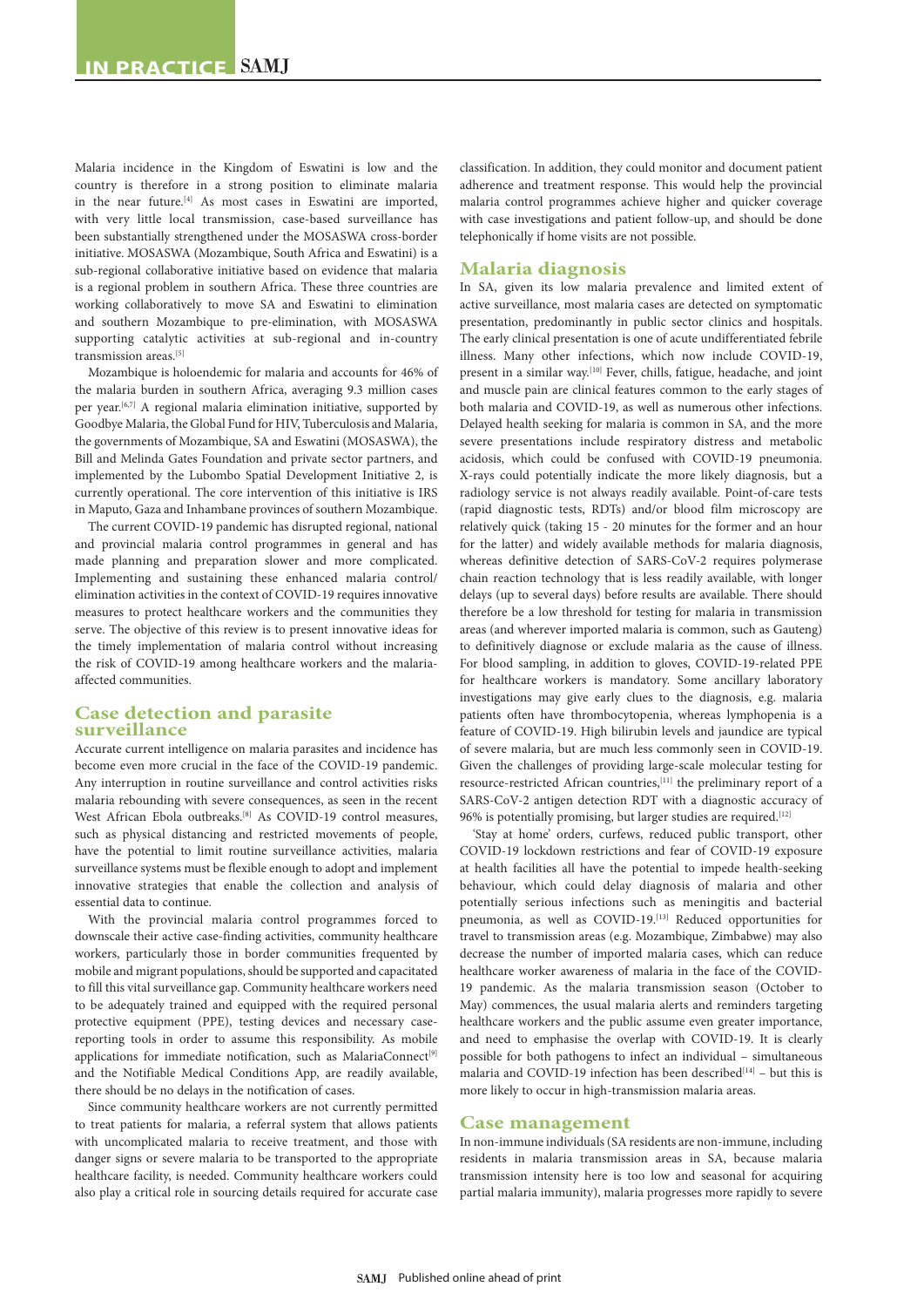disease, usually requiring intensive care. Early, effective malaria treatment is therefore essential for curing malaria and to reduce the burden on the healthcare system. Personal safety concerns and COVID-19-related movement restrictions described above have exacerbated late treatment-seeking behaviour. Healthcare workers must facilitate the early diagnosis and prompt, effective management of malaria by maintaining a high index of suspicion for malaria, testing every acutely ill, febrile patient who resides in, or has visited, a malaria area.

Artemisinin-based therapies remain the most effective treatment for malaria in SA and globally. These recommended treatments, artemether-lumefantrine for uncomplicated malaria and injectable artesunate for severe malaria, must be readily available at public and private health facilities. Severe malaria is a medical emergency, and treatment with intravenous artesunate must be started as soon as the diagnosis is made. Compared with intravenous quinine, intravenous artesunate is associated with significantly better treatment outcomes,[15] with malaria deaths decreased by 39% in adults and 24% in children,<sup>[16]</sup> a better safety profile, a simpler dosing regimen and increased cost-effectiveness. As the demand for intensive care beds is high as a result of COVID-19, it is essential that hospitals stock intravenous artesunate and treat severe malaria with it to reduce the demands on critical care beds and healthcare workers. Patients with uncomplicated malaria can be safely and effectively treated with artemether-lumefantrine as outpatients, after excluding repeated vomiting, danger signs and features of severe malaria. Patients should complete the full 6-dose course over 3 days, even if they feel better earlier. Doses should ideally be taken with a fat-containing food or drink to aid absorption of the antimalarials. Patients should be advised to return to the health facility promptly if doses are vomited or they deteriorate in any way. High-risk groups, including pregnant women, infants and those with significant comorbidities such as malnutrition, may require closer monitoring of treatment response (ideally daily) if treated as outpatients.

At present there is no clinical evidence that artemisinin or its derivatives are effective in either treating or preventing COVID-19. Any off-label use of artemisinin products should therefore be avoided, to avoid drug resistance and preserve stocks of these life-saving antimalarials. To prevent or slow the development of resistance to artemisinin and its derivatives, the World Health Organization strongly recommends that these therapies be reserved solely for the treatment of malaria. The repurposing of two older antimalarials, chloroquine and hydroxychloroquine, for the treatment of COVID-19 has been suggested. However, clinical trial data to date have shown that they are not effective for treating mild or severe COVID-19 infections<sup>[17]</sup> or as prophylaxis,<sup>[18]</sup> and that they are associated with potentially severe adverse effects<sup>[19]</sup> such as a prolonged QT interval.<sup>[20]</sup> These antimalarials should therefore not be used for the treatment or prevention of COVID-19 infections outside the context of clinical trials.

## **Mosquito vector control**

Of the vector control interventions implemented by SA's provincial malaria programmes, IRS poses the highest risk of exposure to COVID-19. This is because the IRS spray teams deliver a community service that increases their risk of COVID-19 exposure. The increased risk is due to direct person contact (e.g. at training meetings, household visits for IRS application, daily meetings with supervisors and other team members) and contact with potentially contaminated surfaces (e.g. door handles, furniture and spray pump equipment). This increased risk can result in psychological distress, work fatigue and stigma. It is therefore essential that team leaders and spray operators receive additional training regarding activities that impose risks and how to mitigate them effectively. Good work practices designed to mitigate the risks of COVID-19 will protect both the spray team members and the communities they serve (examples described below). An integrated approach between the malaria surveillance teams and the district/subdistrict infection prevention and control teams is already in place, and this approach should work for the IRS teams as well.

## **Cost of IRS implementation**

In order to accommodate COVID-19 regulations, IRS operations conducted during the pandemic will be more expensive than usual. Additional resources to cover this gap should be made available, and funding for malaria control should not be redirected to fight COVID-19, given that malaria is also a life-threatening disease.

#### **Pre-intervention planning and procurement**

Planning for seasonal IRS is an especially important step that ultimately determines the success of each spray round. Advanced IRS planning is necessary to mitigate unforeseen delays. Typical delays caused by the COVID-19 pandemic include increased time to delivery of products and consumables due to closed and/or slow border gates, slower offloading of shipping containers at harbours due to minimal available staff and shortages of PPE, and the prioritising of consumables and equipment for the management of COVID-19 by supply chain managers. It is therefore critical that malaria control programmes order their spraying equipment, PPE and insecticide much earlier than usual to accommodate these delays. Provincial programmes should also consider increasing their amounts of buffer stock to mitigate delays in procurement going forward.

IRS planning needs to ensure alignment with local and international COVID-19 prevention guidelines so that subsequent IRS training and operations are conducted in a safe and responsible manner. For example, the transportation of spray operators and other malaria control workers must adhere to local lockdown regulations.

#### **IRS team recruitment and training**

During the COVID-19 pandemic, the recruitment procedure for spray operators should give preference to those with previous experience so as to reduce the number of training days required. Age and health profiling should be taken into consideration during this process, as spray operators aged >55 years and those with comorbidities are at elevated COVID-19 risk.

IRS training during the COVID-19 pandemic also requires a different approach, owing to restrictions on the movement of people and interprovincial/district travel. An additional complication is the restriction on the number of people that may gather. This affects IRS training events at large centralised training centres. It is therefore necessary to extend the training period and budget to allow for the gathering of smaller groups (e.g. 50 spray operators per session, depending on the training area available). This can be done by identifying localised training centres (one per district/subdistrict) for smaller groups. Each centre should have ablution facilities, running water, and walls that can be used for practical IRS training. During training (and subsequent IRS operations), symptom screening of spray team members should be conducted daily, and the wearing of masks, hand sanitising and physical distancing should be monitored and enforced at all times.

As a consequence of movement restrictions in southern Mozambique, a creative and innovative solution was required to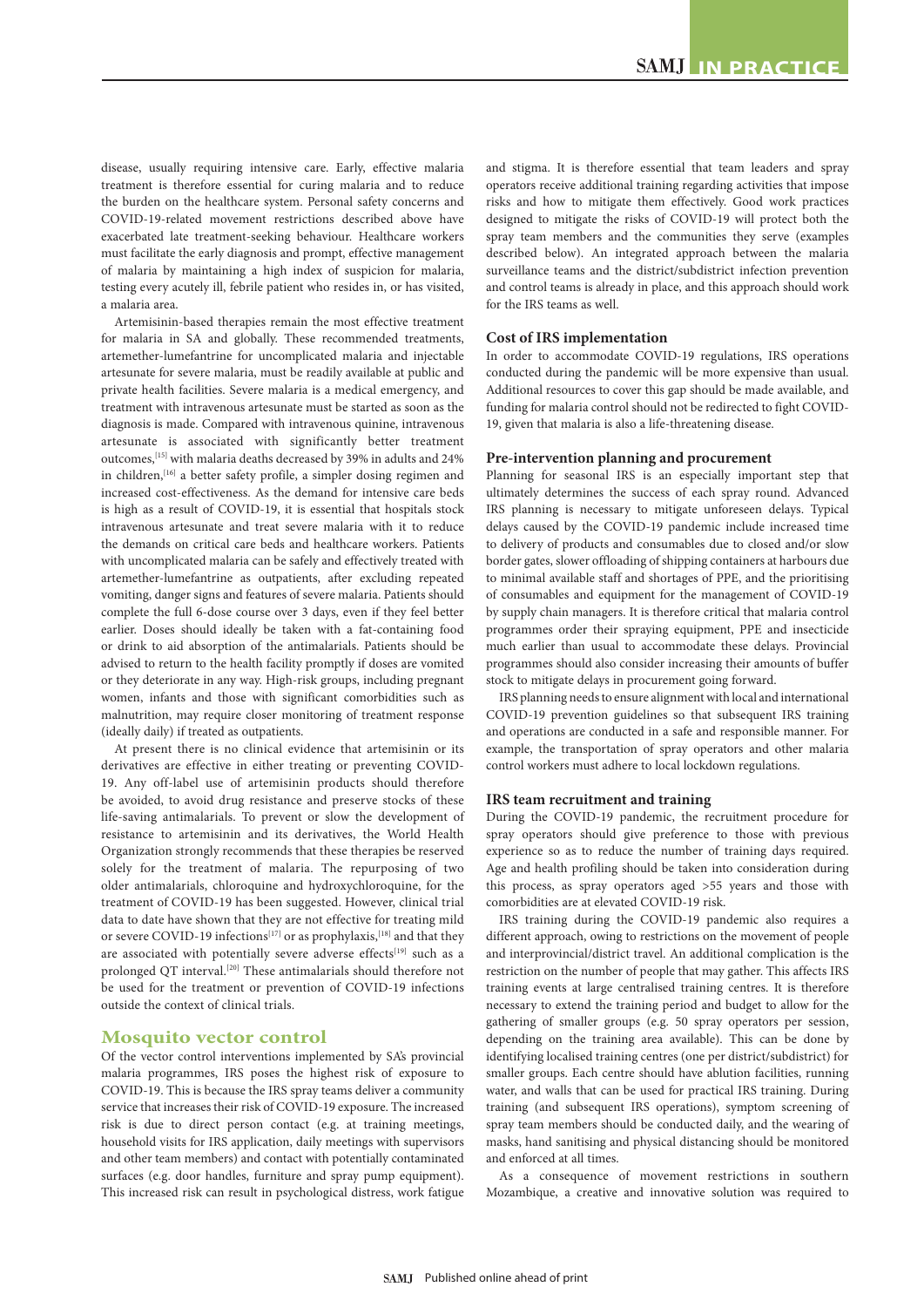facilitate spray operator training in each district. This involved the design and construction of mobile training walls (Fig. 1). These are made from waterproofed wood frames and marine ply sheets. A set of these walls will be distributed to each district, where they will be erected on the sides of the storage facilities and/or against the wash facility fence line for IRS training purposes. These walls are crucial for IRS spray operator training, as they enable the trainees to master the insecticide application technique (i.e. the distance between nozzle and wall surface, and the direction and speed of movement when spraying), which in turn determines the efficacy of the insecticide application and ultimately its impact on malaria transmission. The innovative method of conducting district-level training using mobile wall kits may revolutionise IRS training and malaria control in future.

## **IRS operations**

IRS coverage should be stratified according to malaria risk based on its incidence in previous seasons.[3] The highest-risk areas should be prioritised for spraying, followed by lower-risk areas, all of which can be additionally protected by treating known *Anopheles* mosquito breeding sites with an appropriate larvicide. IRS and larval control activities should be conducted especially timeously (early September to December) and efficiently, and spray teams should furnish the communities they serve with malaria and COVID-19 prevention messages to reassure community members that they are not bringing COVID-19 infection into their homes as they move from house to house during the spray campaign. Spray team members should practise physical distancing and wear full PPE at all times, even in vehicles, with frequently touched surfaces and equipment (including mobile phones and tablets) regularly disinfected.



*Fig. 1. Mobile wall units used for the training of spray operators in southern Mozambique.* 

# **Vector surveillance**

Ensuring that entomological surveillance continues during the COVID-19 pandemic is particularly important. This is because essential surveillance indicators are needed by the province and district/municipality on a regular basis to inform control strategies such as insecticide choice for IRS operations.<sup>[3]</sup> The important entomological indicators required include vector species assemblages by region and season, relative vector densities, insecticide susceptibilities, and the breeding, biting and resting behaviours of each incriminated species.[21]

Most of the mosquito collection/sampling techniques currently used in SA's malaria-endemic provinces are based on outdoor collections.[22] This is because the IRS insecticiding programmes have made finding indoor-resting mosquitoes especially difficult. These outdoor collection methods include the use of natural and artificial resting shelters (such as pit traps, ceramic pots and tyres), human landing catches, bait-net traps, animal shelter/kraal searches and larval collections. These are appropriate for use during the COVID-19 pandemic because they are conducted outdoors in well-ventilated spaces, they enable appropriate physical distancing, and house entry by entomology team members is not necessary. In instances where the collection of indoor-resting mosquitoes is indicated, such as the monitoring of indoor-resting mosquitoes in sprayed dwellings, exit window traps, pyrethroid spray catches (PSCs) and/or CDC (Centers for Disease Control and Prevention) light traps can be deployed. These methods require either no house entry (exit window traps) or very brief entry by a single entomology team member to clear the traps each day (light traps). PSCs require that house occupants vacate the premises during mosquito collections, enabling appropriate physical distancing. During such visits physical distancing, the wearing of masks and hand sanitisation should be practised. All these methods require home-owner and community engagement and consent.

Garnering support from the community through the establishment of community-based entomological surveillance teams can also be considered. These teams can be trained to collect and appropriately store mosquito larvae and adult mosquitoes, and subsequently submit these specimens to their local malaria control programme personnel.

# **Information, education and communication, and community sensitisation**

Pre-intervention information, education and communication (IEC) activities, and community sensitisation, are critical components of provincial malaria control programmes,[3,5] to ensure acceptance and uptake of any intervention. It is conceivable and perhaps highly likely that community resistance to malaria control operations, especially IRS and early malaria treatment seeking, will be significant in response to the COVID-19 pandemic. Communities targeted for malaria control during the COVID-19 pandemic should therefore be briefed in detail on the need for malaria control operations to continue uninterrupted. This information sharing can be achieved by adapting IEC messaging, training materials and visuals to include COVID-19 information, while explaining how malaria control operations have been adapted in terms of physical distancing and sanitisation.

Methods for enhanced community IEC and sensitisation include increased media coverage and radio and television slots, and literature in the form of pamphlets, posters and booklets. Launching IRS campaigns through the broadcast media rather than the usual community gatherings should be considered. To establish community